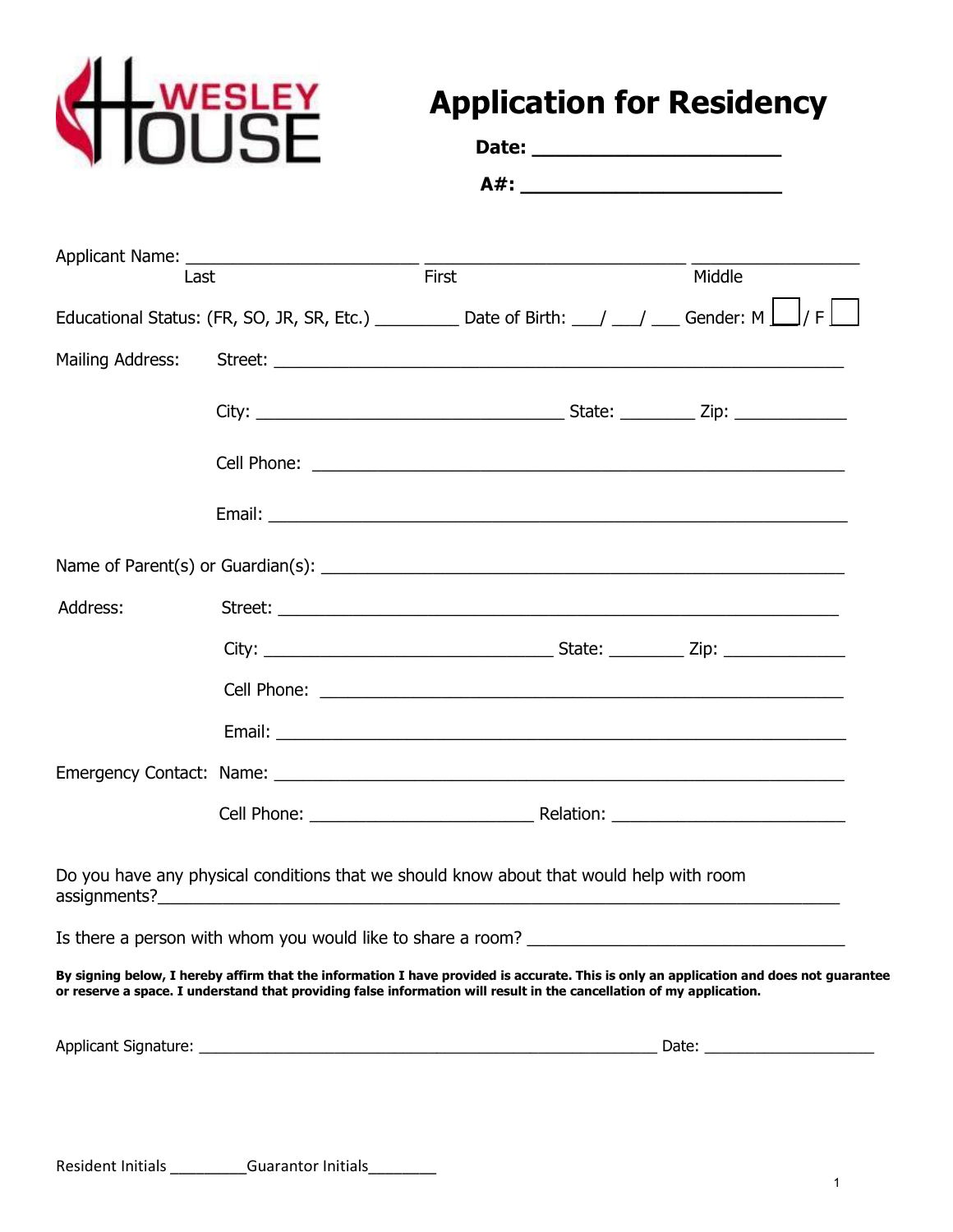# Community Covenant

While WH does not require that residents follow the Christian faith, we do expect residents and staff to live in peace with one another. We expect everyone to show compassion and kindness toward one another. We expect everyone to treat one another with great respect. We expect everyone to follow the rules and quidelines of Tyler Junior College for living on campus.

For community life to work well, residents should participate in community activities. WH will offer opportunities for retreat, worship, Bible study, prayer, service and missions. Our hope is to provide an atmosphere of mutual support and accountability in which students may deal with the spiritual, intellectual, and social challenges of college life.

Residents must:

- Attend scheduled residential meetings and the Orientation Retreat. All times and dates will be announced in advance. \*For excused absences, residents must secure written permission from the director in advance.
- Follow WH and TJC rules This includes absolutely no use or possession of alcohol, drugs, firearms, fireworks, weapons, or paint guns on WH property or at WH events.
- Act as stewards of the WH building by cleaning up after yourself and putting trash in its proper place.
- Provide hospitality for the larger community and welcome guests to the WH during set visitation hours only. \*All guests must sign-in at the WH entrances. Residents are responsible for the behavior of their guests. Overnight guests are permitted with advance approval from the WH director or assistant director. No sexual activity is allowed on the premises or at WH events.
- Observe quiet hours. Quiet hours are strictly enforced.
- Be modest. Since WH is a co-ed, Christian-led community, residents are expected to be appropriately dressed outside their own rooms. This means no exposure of undergarments or the body parts they are designed to conceal.
- Maintain and clean rooms regularly. Residents are responsible for cleaning, sweeping, and mopping their own rooms. Any unsealed or open food of any kind must be disposed of in the courtyard trash and NOT in rooms. Rooms may be inspected at the staff's discretion. Upon checkout, residents must clean their rooms thoroughly for a deposit refund. Details for cleaning will be provided by the staff.
- Pay fees on time. See the residency contract for fee rates and payment schedules.

#### FORMATION

Residents are expected and required to understand and abide by the Community Covenant and financial agreement. A detailed process of disciplinary action is included in the residency handbook.

| $\sim$<br>Signed.<br>$\sim$ | vale. |  |
|-----------------------------|-------|--|
|                             |       |  |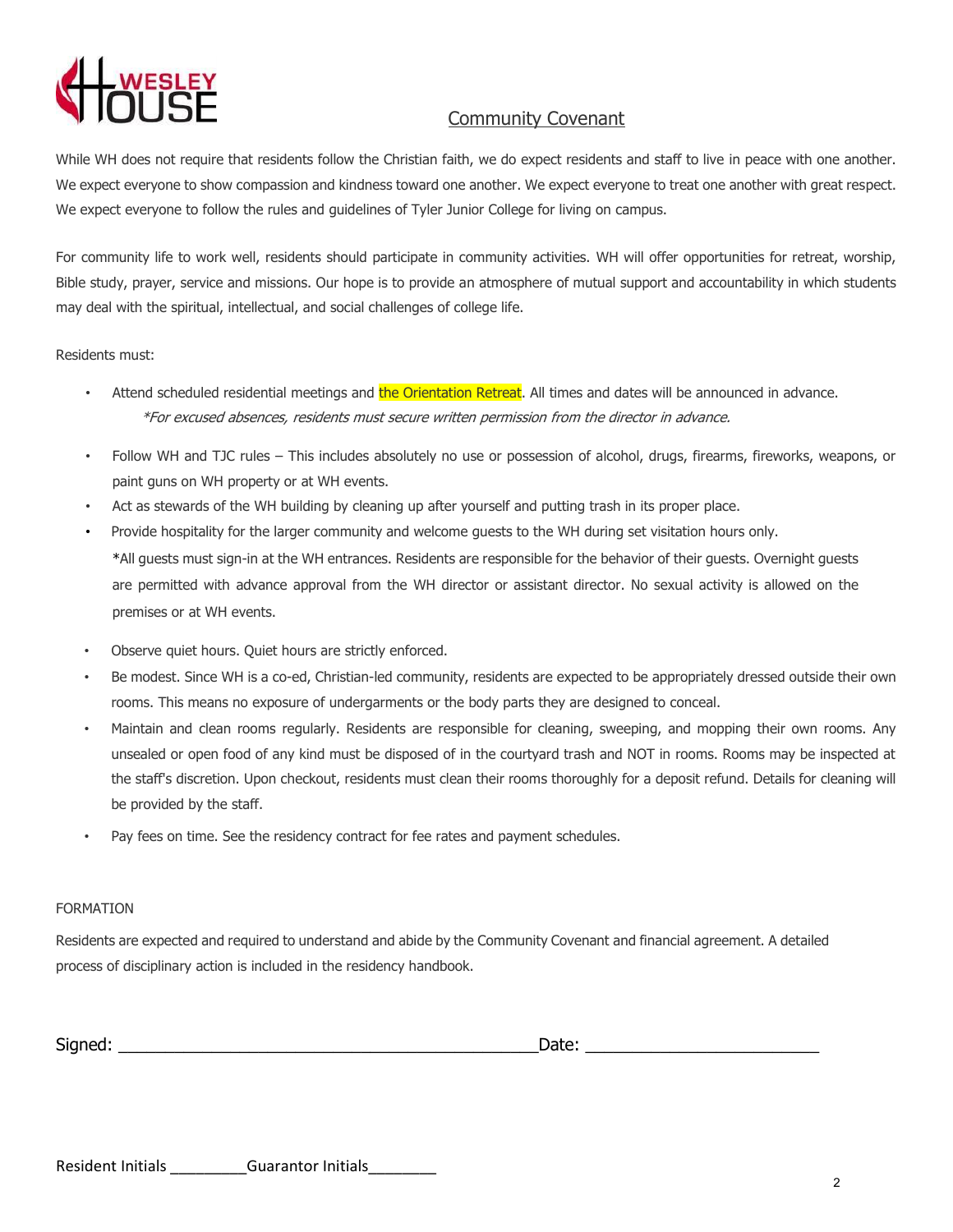

**Housing Contract Fall 2022 – Spring 2023**

# **YOU ARE SIGNING A LEGALLY BINDING CONTRACT**

1. **Parties and General Agreement:** WH ("WH") grants to Student ("Student") a license to occupy and use a room assigned to Student within WH as a temporary residence subject to the stated terms and conditions and during the dates set forth herein. This Contract is not a guarantee for a particular building or room within a particular WH. This Contract is not a lease and does not create a landlord/tenant relationship between the parties.

Student's parent or legal guardian must sign this Contract and must make all payments to WH under this Contract if Student fails to do so. Parent or guardian, by signing this Contract, guarantees all payments required in this Contract and thus is referred to herein as "Guarantor." For purposes of this Contract, use of the term "Student" means Student and Guarantor, jointly and severally.

In exchange for the payments set forth herein, WH agrees to provide a temporary residence for the dates set forth herein. Each Student is assigned to a two-person room with a shared bathroom.

- 2. **Contract Period:** The term of this contract is the 2022-2023 academic year (Fall and Spring). The contract period for Student residency begins with the official WH Opening date for the Fall semester, which is on August 20, 2022, and ends the day after Student's last final examination of the Spring semester. All WHs are closed during breaks established by TJC such as Thanksgiving Break, Winter Break, and Spring Break. During these non-occupancy periods, Students cannot live in the WH.
- 3. **Eligibility Requirements:** Student must be enrolled full-time in classes at TJC or UTT in at least 12 hours per semester. A Student not enrolled in classes will not be able to remain in a WH. Every Student must maintain **full-time student status, defined as enrolled in 12 hours per semester,** while living in WH. If a Student drops classes and falls below the required 12 semester hour enrollment status, they must inform the Business Administrator at WH and request a written waiver to continue living in a WH. If such a waiver is not requested, or is not granted, Student will not be allowed to remain in WH. **New Freshmen students must maintain an overall cumulative grade point average (GPA) of at least 2.0 for two consecutive semesters (Fall and Spring semesters of this contract year) to be eligible to live in WH. Returning Students must maintain a cumulative GPA of at least 2.0 every additional semester in order to continue to be eligible for housing and to remain in WH.** Registered sex offenders are not permitted to live in or be within the living areas of WH. A Student who has been removed from WH due to housing disciplinary action is not eligible to live in WH.

#### 4. **Payments and Deposit:**

- A. A two-person room with shared bathroom has a per semester cost of **\$2,700.00**. For a private room, the fee is an additional **\$1,200.00**.
- B. All room and board charges must be paid in full before Student can move into the assigned WH room. Payment will be considered received if: (1) payment in full is made to Business Administrator (2) proof of Financial Aid awarded & accepted scholarships, grants, and loans is made available to the Business Administrator (3) a Payment Plan being established with Business Administrator in advance with a down payment of half the amount due.
- C. A non-refundable fee of **\$100.00** is required at the time application is made. Then, once acceptance has been made, a **\$300.00** deposit is required to hold the space. This will be later be used as a damage deposit and is refundable if there are no damages, fees, or outstanding balances.
- D. If Student fails to pay the amounts set forth herein by the fifth day after its due date, WH may terminate this Contract at its sole option and require Student to vacate the WH with three (3) days written notice.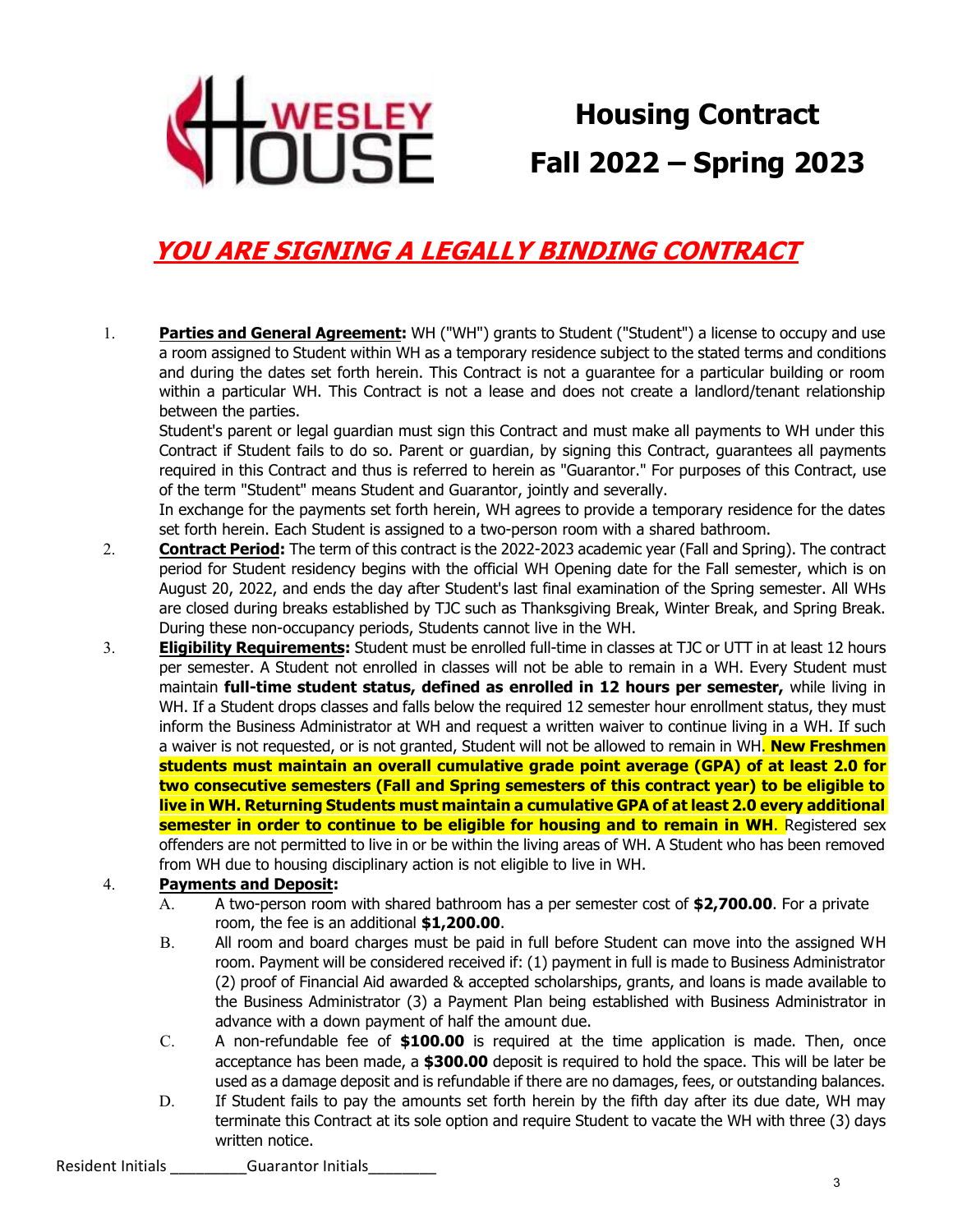- E. If Student is suspended or dismissed from WH or TJC, or this Contract is cancelled by WH in accordance with the terms set forth herein, Student must pay all charges accrued and/or required under this Contract and has no right to a refund of any room and board payment.
- F. **Cancellation and Refunds: A Student who chooses not to move in or chooses to move out of WH will forfeit their deposit.**
- F. **Refund of Semester Payment:** Students who cancel their semester assignment in writing within one month prior to semester start will receive a refund of any money they have paid for the semester, except original Housing Application processing fee. If no notice is made, the deposit will be forfeited.

#### 5. **Room Assignments:**

- A. When making WH assignments, WH gives equal consideration to all applicants without regard to race, creed, color, national origin, gender, age, disability, or veteran status. The Business Administrator reserves the right to assign and re-assign housing spaces at any time. Students may only change room assignments with the consent of the Business Administrator.
- B. Only the persons assigned by WH to Student's Room may reside there.
- C. Occupancy of assigned space is contingent upon the timely receipt of required fees and the return of a properly signed contract.

#### 6. **Move-In Occupancy**:

- A. Student may move in on the first day of the Contract Period.
- B. If student fails to move in two days after classes begin, WH may terminate the contract and Student will be considered a "no show" and forfeit the assigned space unless Student makes prior written arrangements with the Business Administrator to move in on a later date.
- C. Occupancy of Student's room by Student shall constitute Student's confirmation that the room (including equipment, furniture, and fixtures) is clean, sanitary, and in good working order and condition at the time of occupancy. A Student is considered to occupy an assigned room when any part of the check-in procedure is completed (key access issued, completion of room inventory sheet, putting belongings in room, etc.).
- D. WH will close at 12:00 noon the last day of final exams in the Fall and Spring semesters.
- E. If Student plans to return to the same room in the Spring semester that Student used in the Fall semester, Student may leave Student's possessions in the room, but Student will not be able to live in or visit the room between semesters.
- F. When a Student checks into their assigned WH, they may be issued a temporary key to open the Hall entry door and a Student's assigned room. The temporary key will deactivate after one week (7 days) and the Student will be locked out. During the week the temporary card is active, the Student will get their TJC ID card coded at the Residential Life & Housing office or a location designated by the Residential Life & Housing office. The ID card will be used as their WH and room key. When the ID card is coded, the temporary key will be returned to Residential Life & Housing. Failure to return the temporary key will result in a \$25 charge being added to the Student's account. The temporary key and the Student's WH ID card should never be given to another person or left unsecured. Entry to WH through unauthorized areas or allowing unauthorized persons into the Hall will result in appropriate disciplinary action. Lost or misplaced keys should be immediately reported to the Residential Life & Housing and Campus Safety offices.

## 7. **Check-Out Procedure**:

- A. When a Student moves out of the WH, they must check-out with a member of the WH staff and remove all personal possessions from the room. Any items left in the assigned space after final check-out will be considered abandoned property and be thrown away by WH. When leaving, rooms and bathrooms must be cleaned. Failure to clean the room and/or properly check-out with a staff member will result in a \$200 cleaning and a \$200 improper check-out fine(s) being added to the Student's account. The specific periods of check-in and check-out, as well as check-in and check-out instructions, are in the WH Handbook.
- B. Student shall vacate Student's room by 12 noon the day following their last final examination during the Contract Period.
- C. If Student withdraws from WH during the Contract Period, Student must vacate the room within twenty- four (24) hours after withdrawal. Failure to follow these procedures will result in charges as outlined herein.
- Resident Initials **Example 20 Guarantor Initials** D. If Student graduates at the end of the Fall or Spring semester, Student may stay in the WH without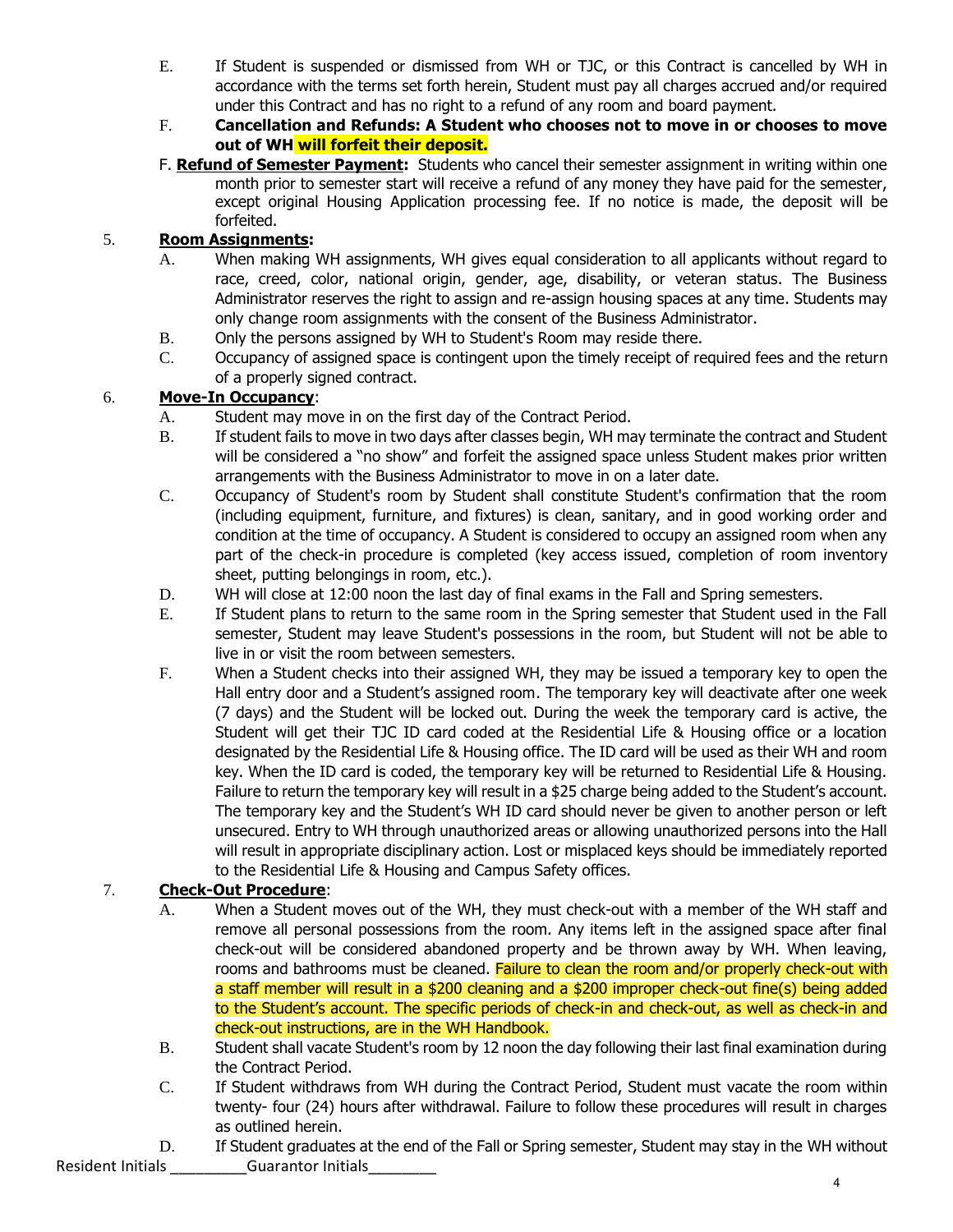additional charge through the date of Student's commencement ceremonies if Student makes a written request to the Business Administrator on or before the tenth day prior to the ending date of the Contract Period.

F. If Student fails to vacate by the last day of the Contract Period or within twenty-four (24) hours after Student withdraws from WH, Student will be charged \$100.00 in liquidated damages per day for the holdover period. Further, Student shall indemnify WH and prospective residents from damages, costs, and expenses arising out of, or related to, Student's failure to timely vacate including, without limitation, lost revenues, lodging expenses, and attorneys' fees.

#### 8. **Obligations of WH**

- A. WH personnel may enter Student's room at any time in the event of an emergency and at any reasonable time for any reasonable purpose, including, without limitation, inspection, maintenance, or investigation of violation of WH Regulations.
- B. WH is not responsible for loss or damages to personal property by theft, fire, or other casualty, whether such loss occurs in Student's room, public areas, or elsewhere in the WH. Items left in Student's room when Student checks out, will be disposed of by WH in accordance with WH policies then in effect.
- C. If WH is prevented from completing the performance of any obligations under the Contract by an act of God or other occurrence whatsoever that is beyond the control of WH, WH shall be excused from the performance of such obligation to the full extent allowed by law.
- D. **Maintenance Requests:** There are no additional charges for routine maintenance work. If there is a maintenance issue, it is the Student's responsibility to submit a maintenance request in a timely manner. Students should submit a work order to the Business Administrator. Maintenance personnel make repairs as work orders are received. **DO NOT SUBMIT TO TJC**.

#### 9. **Conduct and Care of Room**

#### A. **Property Damage**:

- 1. WH will not be held liable for any damages or losses to person or property caused by another person, theft, burglary, assault, vandalism, or other crimes, fire, flood, water leaks, rain, hail, ice, snow, explosions, interruptions of utilities or other natural occurrences. The Student is responsible for the assigned room and its contents. It is highly recommended that Students carry insurance on their possessions. Valuable items, including cash, should not be kept in the Student's room, especially during official breaks established by WH.
- 2. The Student is liable for any damage to WH property caused by his or her willful actions or negligence. If the person causing the damage cannot be identified, the residents of the room bear the charges for the damage. The Student will not be liable for damages caused by acts of God or for normal wear and tear. The Student will receive a bill for the full amount of any above-mentioned damages. When damages or conditions requiring special cleaning occur in public areas and the person responsible cannot be identified, the residents of the building may be required to reimburse WH for repair, replacement, and/or cleaning charges. These Students may also be required to pay additional fines or suffer other disciplinary consequences if damages or cleaning expenses were caused by vandalism or other purposeful acts.
- 3. Student agrees to be liable for all property damage or losses caused by Student and his or her guests or invitees to his or her assigned room, the WH, or any contents of same.
- 4. Student is responsible for the condition of the assigned room and all furnishings assigned to him/her and Student shall reimburse WH for all damages to the room or its furnishings other than normal wear and tear. Student is also responsible for cleaning his/her room and shall reimburse WH for all cleaning costs in excess of normal wear and tear.
- 5. Damages within the assigned room are the combined responsibility of the Students assigned. Damage to the common areas of the WH, where the cause is not known, will be assigned on a pro-rated basis to Students in the entire hall or the specific area where the damage occurred, depending on location.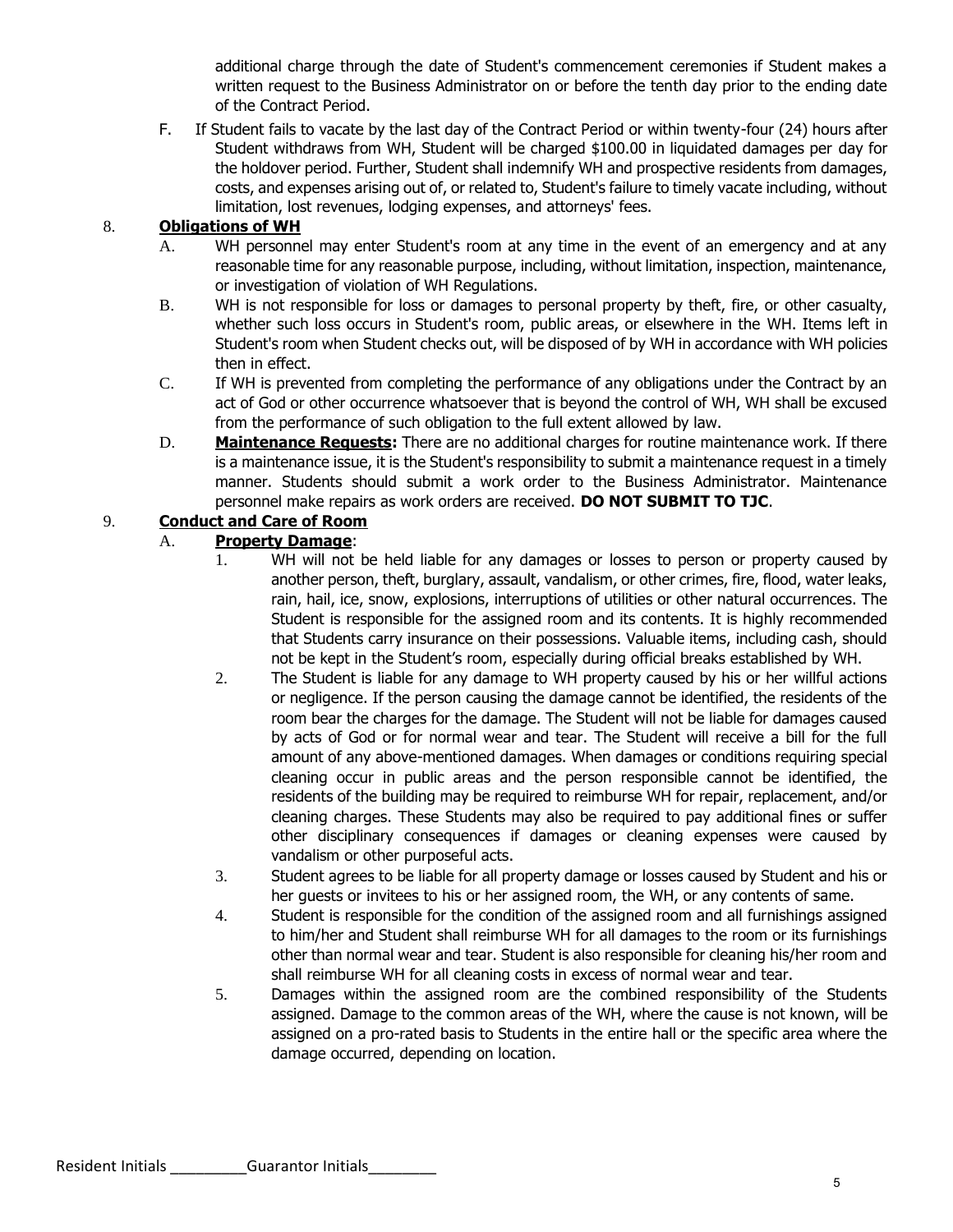#### B. **Care of Facilities**

- 1. Student is responsible for keeping Student's room in a neat and orderly fashion at all times. Student shall not cause or permit to be caused damage or alterations to the room, furniture, or equipment. All costs associated with repairs arising from or related to Student's failure to comply with the foregoing requirements shall be paid by Student to WH promptly on demand.
- 2. Student residents may not paint or alter the room in which they reside, nor may they alter the building, equipment, or grounds surrounding the building. Wallpaper, contact paper, floor tile, or adhesive carpet squares are not allowed to be used to decorate or refurbish the room.
- C. **Rules and Regulations:** The Student will comply with all the rules and regulations outlined in the Resident's Code of Conduct, the WH Handbook, and the WH "Student Code of Conduct." Residential Life & Housing Department rules and regulations are considered a part of this legally binding Student contract. All Students will receive a copy of the Resident's Code of Conduct and the WH Handbook and have access via the WH website. In addition, all Students must attend mandatory house meetings, conducted by the WH staff, at the beginning of each semester. At this meeting, Resident Hall expectations, rules and guidelines will be reviewed.

#### 10. **Obligations and Agreement of Student and Guarantor**

- A. Student agrees to pay all charges as due and to comply with and abide by these terms and conditions, the current Housing Policies contained within the Rules and Regulations of the Board of Trustees of WH, Policies of WH, and all other WH rules, policies, and regulations which are now in effect or may in the future come into effect, governing student conduct or pertaining to WH (individually and collectively "WH Regulations").
- B. Student acknowledges and agrees that rates or fees are subject to change by legislative or Board actions or otherwise, as are WH Regulations and WH Housing Policies. Changes and additions are officially announced and/or posted. The announcement or posting constitutes actual notice. Changes and additions to WH Regulations and WH Housing Policy become effective and binding at the first date of posting or official announcement.
- C. If Student violates any of the terms or conditions of the Contract, or if WH determines that Student has repeatedly disregarded the community living standards, WH may suspend Student or refuse to offer Student a WH Housing Contract in the future.
- D. If Student is subject to WH disciplinary action, Student may be required to change residence within WH or to withdraw from WH. If WH requires Student to withdraw from WH, the Contract will be automatically cancelled. Any Student whose actions pose life-threatening danger to self or others is subject to immediate and permanent removal from WH without prior written notice.
- E. Student agrees to advise WH in writing of any change of address, identification number, or telephone number. Failure to provide this information may result in cancellation of Contract at WH's option.
- F. No additional persons may occupy the assigned space other than those assigned by WH staff.
- G. The furniture and appliances provided by WH will not be removed from the assigned space or be stored.
- H. Students are responsible for the condition of the assigned space during the contract period and shall reimburse WH for all cleaning costs in excess of normal cleaning costs incurred after vacating the assigned space.
- I. Conducting business of any kind from the assigned space or public space is prohibited.
- J. Student shall comply with all laws, including but not limited to all laws regarding the use of alcohol, firearms, and controlled substances. Non-compliance will subject Student to disciplinary action, which may include suspension from the WH.
- K. Student may not possess or use any open flames or open heating element devices, fireworks, or other similar flammable objects or devices.
- L. The Student must allow entry of a WH Official for maintenance, room health and safety inspections, or when it is deemed necessary by a WH Official.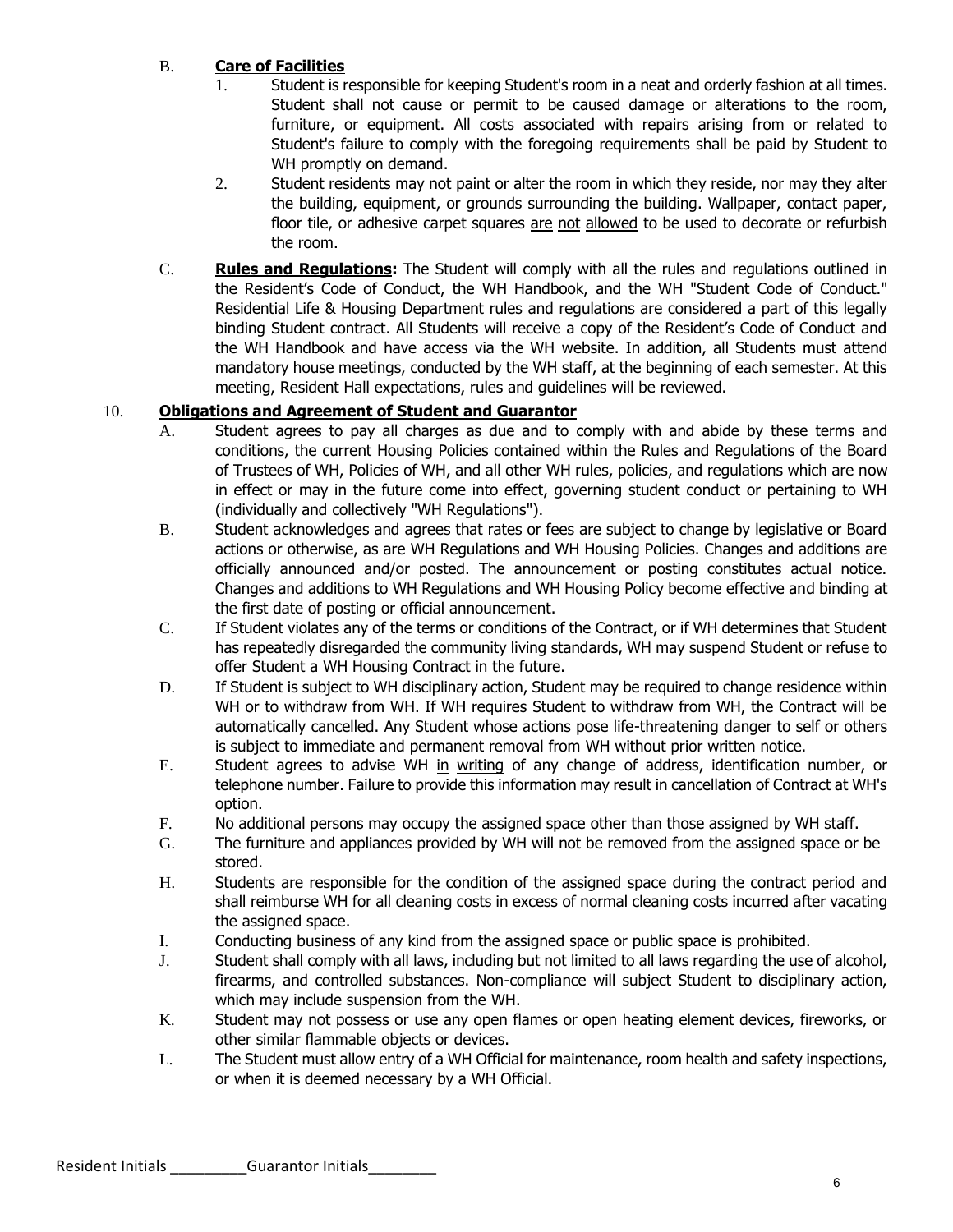- 11. **Cancellation of Contract:** This Contract may be terminated or cancelled at WH's option for the following reasons:
	- A. Graduation or transferring between the Fall and Spring semesters.
	- B. Academic suspension at the end of the Fall semester.
	- C. Any Student whose actions are found to be detrimental to the welfare of the Student living community will be removed from on-campus housing. Failure to comply with the WH rules and regulations will result in disciplinary action. Student sanctions may include, but are not limited to, fines, performing Community Service, removal from the WH, and the issuance of a Criminal Trespass Warrant. Students who are administratively removed from the WH for disciplinary reasons must move out within 24 hours of notification.
	- D. Administrative removal or expulsion from WH for any reason.
	- E. Failure to pay all costs set forth in this Contract or otherwise required by WH (such as, but not limited to, tuition or fees).
	- F. Any violation or breach of any term or condition of this Contract.
	- G. Any student who voluntarily leaves for any reason other than those listed above will have a break contract fee of \$300.00 added to their account.
- 12. **WAIVER AND INDEMNITY: WITH THE EXCEPTION OF THOSE CLAIMS ARISING OUT OF WH'S GROSS NEGLIGENCE OR WILLFUL MISCONDUCT, WH SHALL NOT BE LIABLE TO THE STUDENT, OR THOSE CLAIMING THROUGH OR UNDER THE STUDENT, FOR INJURY, DEATH, OR PROPERTY DAMAGE CAUSED BY ACTS OF NATURE, FIRE, WATER, SMOKE, UTILITY OR EQUIPMENT MALFUNCTIONS, OR CAUSED BY THE NEGLIGENT CONDUCT OR ACTS OF ANY OTHER PERSON OCCURRING IN, ON, OR ABOUT THE ROOM, BUILDING, OR PROPERTY AND THE STUDENT SHALL INDEMNIFY WH AND HOLD IT HARMLESS FROM ANY SUCH CLAIM OR DAMAGE.**
- 13. **Security and Personal Property Insurance**. Although reasonable steps are taken to maintain all WH facilities and grounds and to provide adequate security, WH is not liable for the loss of or damage to personal property, or for any personal injury (including death, rape, or assault), caused by acts of nature, fire, water, smoke, utility or equipment malfunctions, or caused by the negligent or criminal conduct or acts of any Student, family member, guest, or invitee of any Student, which occur in its buildings or on its grounds prior to, during, or subsequent to the period of this Contract. Student is strongly advised to carry his or her own personal property (i.e., renter's) insurance policy. WH only carries insurance on WH-owned buildings and WH-owned property, and such insurance will not cover the cost of replacing Student's property and personal items.
- 14. **Liability**. WH does not assume any liability or responsibility for loss or damage to personal property as a result of theft, vandalism, natural disaster, or otherwise. WH does not assume liability for any personal injuries (including death), related to or arising from this Contract or Student's temporary residence at a WH.
- 15. **Criminal Guidelines and Standards and Criminal Background Release.** This Contract and all application materials will be considered by WH in accordance with its Residential Life and Housing Department's Criminal History Record Guidelines and Standards. WH reserves the right to decline any application in accordance with same and in accordance with applicable law(s). By signing below, I understand and agree that I am authorizing WH to obtain criminal history information on me and I release WH from any liability whatsoever related to the release of criminal background records to WH.

## 16. **Miscellaneous**

- A. **Venue**. This Contract shall be construed under and in accordance with the laws of the State of Texas, and all obligations of the parties created by this Contract shall be performable in Smith County, Texas. Any lawsuit arising out of or related to this Contract will be filed in Smith County, Texas. If any one or more of the provisions contained in this Contract shall for any reason be held invalid, illegal, or unenforceable in any respect, such invalidity, illegality, or unenforceability shall not affect any other provision hereof and the Contract shall be construed as if such invalid, illegal, or unenforceable provision had never been contained herein.
- B. **Attorneys' Fees**. In the event the Student breaches or defaults on this Contract or any of the terms and conditions hereof, including, but not limited to the payment of room charges, he or she will be liable for any and all damages, collection costs, court costs, and attorneys' fees incurred by WH as a result of such breach or default.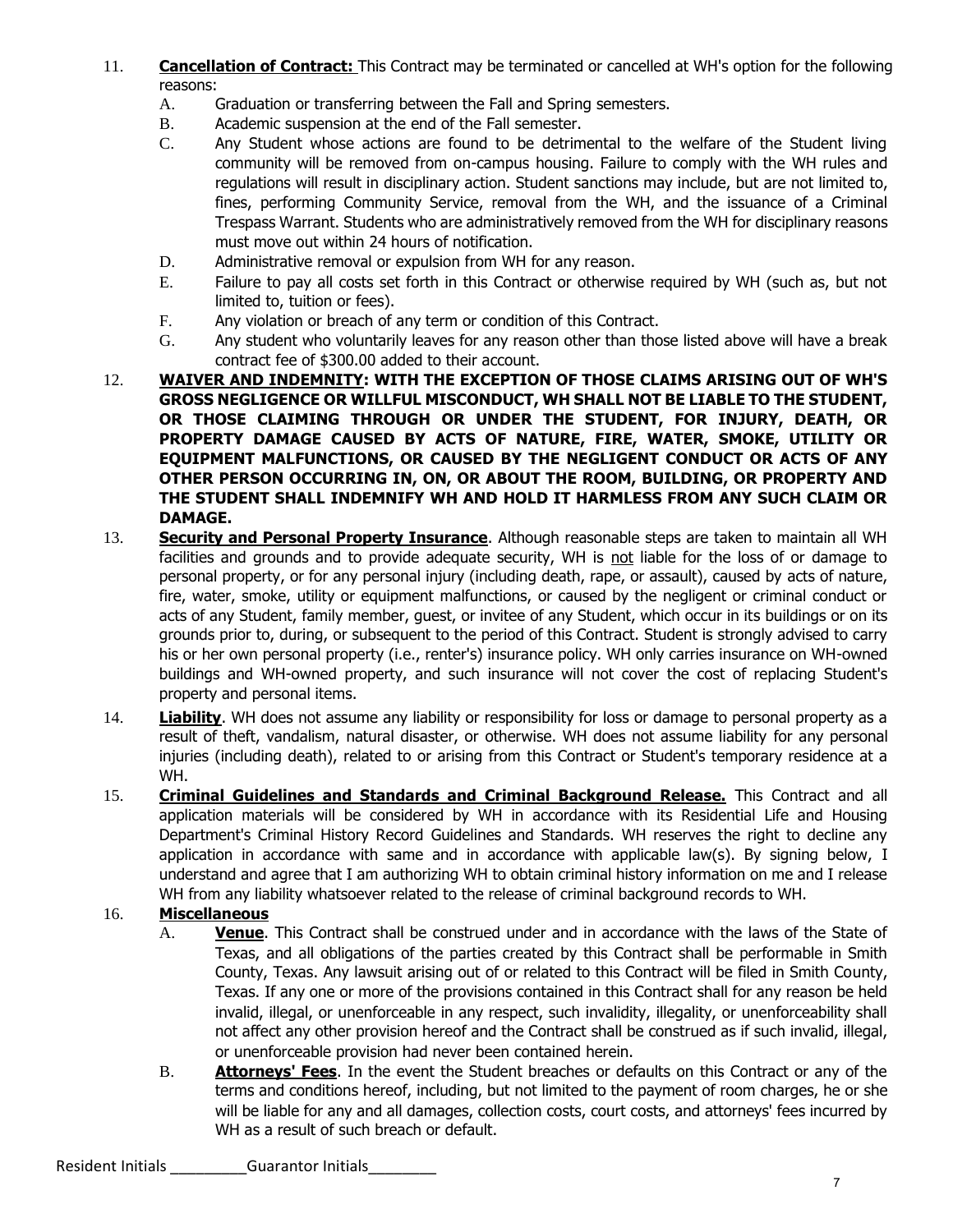- C. **Smoking**. TJC is a Tobacco Free Campus. The use of tobacco products (including electronic cigarettes, cigarettes, cigars, pipes, smokeless tobacco, and other tobacco products) by Students, staff, faculty, and visitors is prohibited on all TJC properties. Thus, smoking will not be permitted inside WHs or on campus.
- D. **Weapons**. Use or possession of firearms or weapons is prohibited on campus and in the WH.
- E. **Alcohol, Gambling, and Drugs**. Alcoholic beverages, gambling, and controlled substances and/or drug paraphernalia are prohibited on campus or in the WHs.
- F. **Assignments Prohibited**.
	- 1. This Contract is personal and may not be assigned or otherwise transferred, nor may the Student's space be sublet or otherwise placed in the occupancy, control, or care of another person or entity.
	- 2. The Student may not sublet or otherwise place in the occupancy, control, or care of another person or entity any space associated with the Student's assigned space, including but not limited to community areas such as hallways, bathrooms, lobbies, kitchens, or any unassigned spaces.
- G. **Guarantor**. If there is a Guarantor, any notice, request, or communication sent to WH by either Student or Guarantor shall be binding on both Student and Guarantor.
- H. **Accommodations**. Special accommodation space in WH is very limited, is subject to availability, and is not guaranteed. Students requesting to receive consideration for Americans with Disabilities Act (ADA) accommodations must: (1) verify their disability with the Office for Support Services at Tyler Junior College by completing all necessary paperwork and be determined eligible for services, and (2) timely provide medical documentation to the Business Administrator of WH from a qualified medical professional stating the diagnosis or medical condition at issue, the accommodation needed, and why the specific accommodation is necessary or required. New applicants must submit this required medical documentation along with their application. Students who have previously lived in a WH must provide this medical documentation each semester at least three (3) weeks prior to the first day of the semester.
- I. **Pets**. No pets are permitted.
- J. If the assigned room is destroyed or is otherwise unavailable and WH cannot furnish other accommodations, then this Contract is automatically void.

**I understand and accept that this contract is a binding agreement between the Student and WH for the Fall 2022 and Spring 2023 Semesters, or the remainder of the academic year in which it is signed. By signing this Contract, Parent or Guardian guarantees all payments required herein. I understand and accept all terms and conditions of this Contract. In addition, by signing below, Student and/or Parent/Guardian grants WH the right to conduct a criminal background check on Student at any time, either prior to or during the Contract period.** 

## **STUDENT MUST HAVE A PARENTAL CO-SIGNER:**

| $WH$ – For Office Use Only:                        |  |
|----------------------------------------------------|--|
|                                                    |  |
|                                                    |  |
| Resident Initials <b>Summer Guarantor Initials</b> |  |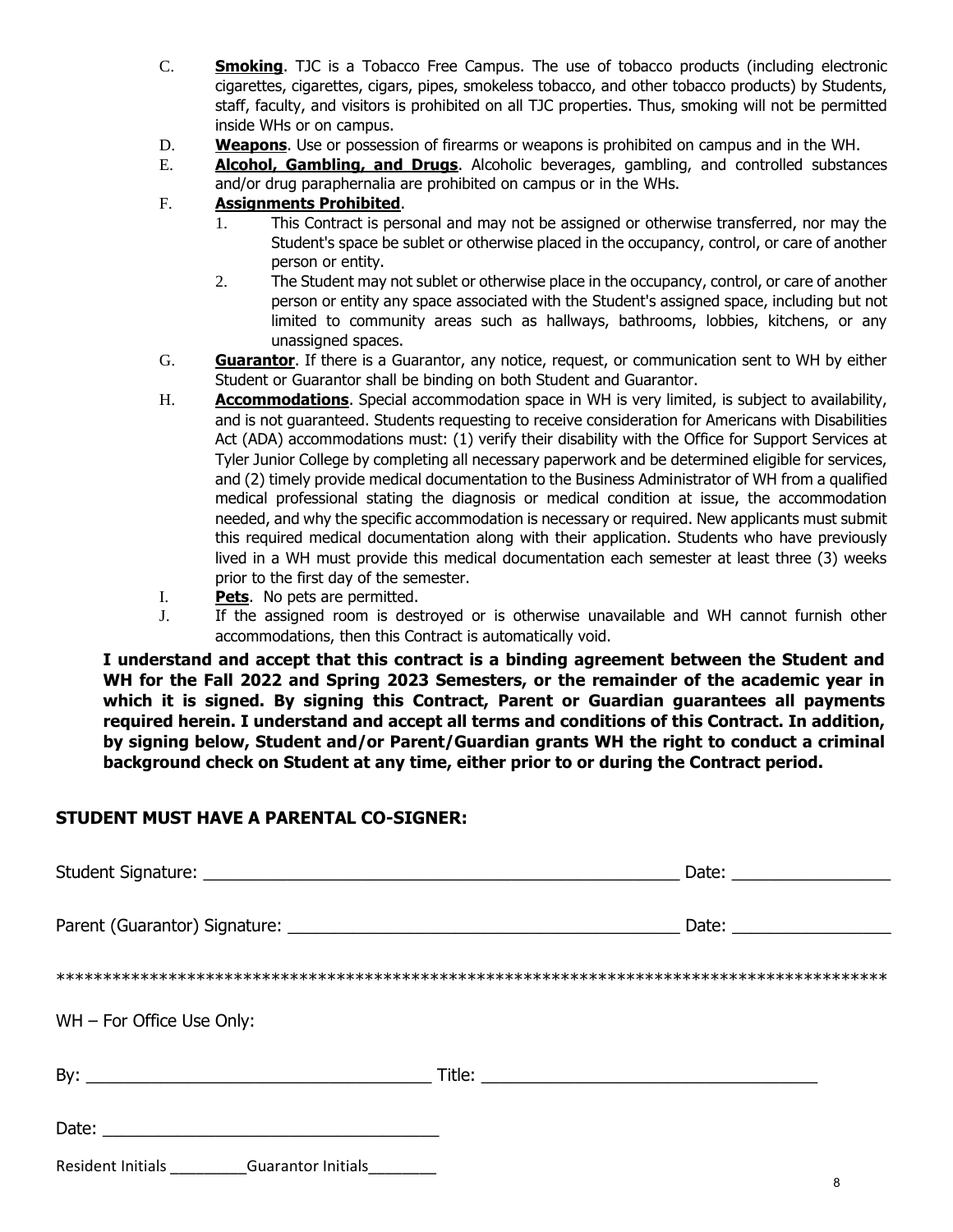

# **Criminal History Record Guidelines and Standards**

#### **I. Any of the following convictions may be used to decline a Housing Application and/or Housing Contract:**

- A. Misdemeanor Convictions for the following offenses if they have been committed within the past three (3) years:
	- 1. Assault. This includes any form of assault convictions.
	- 2. Narcotics/illegal drugs.
	- 3. Theft.

B. Felony Convictions: All felony convictions, including state jail felonies. Convictions of ten (10) years or older may not be considered if the applicant does not have any other convictions.

C. These are guidelines and are not intended to be inclusive of all crimes and/or scenarios. To the extent a crime and/or scenario is not listed herein, the WH, in its sole discretion, disapprove an applicant if it determines that such conviction and/or applicant is a possible or actual threat to the safety of other students and/or WH employees. The WH has discretion to disapprove or approve applicants in accordance with these guidelines.

#### **II. Any of the following convictions shall make the applicant ineligible and will require WH to decline a Housing Application and/or Housing Contract, regardless of when it was committed:**

- A. Aggravated Felonies: All aggravated felony convictions that resulted in a death, aggravated assault, aggravated robbery, aggravated sexual assault or the delivery of or possession of a felony amount of narcotics.
- B. All aggravated felony convictions set forth in II.A. above that were for attempted crimes or conspiracy to commit these crimes.
- C. Any felony convictions for crimes related to sexual assault, any felony of a sexual nature, arson, injury to a child, indecency with a child, manslaughter, or possession of child pornography.
- D. These are standards and shall result in the denial of any application and shall make the applicant ineligible for housing at WH.

#### **III. If an applicant is arrested or has an arrest pending during the application process, then WH may consider such charges in accordance with the standards and guidelines set forth herein.**

**IV. If an applicant is deemed not eligible, he/she may contest the determination if a written objection is delivered to the Wesley House staff within three (3) working days of receipt of the notice of ineligibility. The applicant shall bear the burden of providing certified judicial records to negate the validity of the criminal history/conviction. A review team will review all information timely submitted by the student as quickly as possible and if the charges are determined to be invalid, then the student will be declared eligible for housing. Any objections not timely submitted and any judicial records which are not certified may not be considered by the WH review team.**